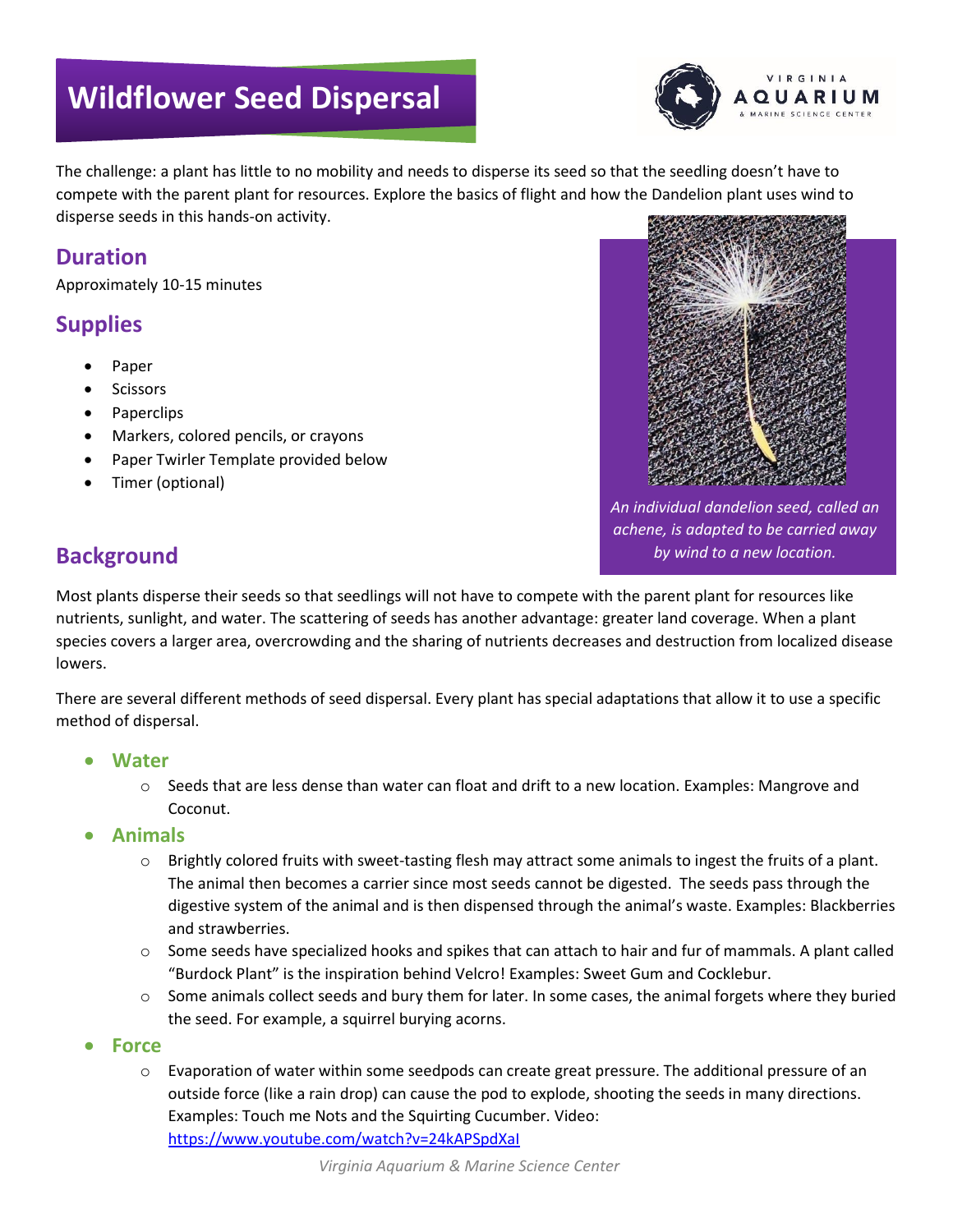- **Wind**
	- $\circ$  Light and aerodynamic seeds can float, drift, and glide across great distances in a gust of wind. "Fluffy" features on the seeds can give them more surface area and a better chance of getting swept up by wind. Examples: Milkweed and Dandelion.

In this activity, we'll explore how dandelions use wind to send their seeds to new locations by creating a paper twirler. A paper twirler uses to flaps to create an upward force, called lift, that is caused by the twirler passing through the air. On a dandelion seed there is an umbrella of hairs that provide lift for the seed to be carried away by wind.

### **Instructions for Assembling Twirler**

- 1. Print the template below or cut a sheet of paper into 3in by 8in rectangle.
- 2. Cut the solid line between letters D & E.
- 3. Cut the solid lines above letters A & B.
- 4. Fold the flap above letter D toward you. Fold the flap above letter E away from you.
- 5. Fold along the dotted line beside the letter A and crease it so that flap A is behind C.
- 6. Fold along the dotted line beside the letter B and create it so that it is behind flap A.
- 7. Fold and crease the dotted line above letter C so that the flap is behind B. Secure with one paper clip. (See completed twirler in picture).
- 8. Decorate as desired.

### **Experimentation**



*A Completed Twirler*

Drop the twirler and watch how it falls. Remember gravity is the force that pulls all objects downward. An upward force that works to slow the effect of gravity is called lift. To experiment

with lift, think about what happens when a crumbled sheet of paper is dropped versus a flat sheet of paper. The flat sheet of paper takes longer because it has more surface area.

- 1. Drop the twirler and time how long it takes to fall at a specific height.
- 2. Adding them one at a time, add paperclips to the bottom of the twirler and time how long it takes for the twirler to touch the ground. Make sure to drop the twirler from the same height each time.

**Drop Height:**  $\blacksquare$ 

| <b>Number</b><br><b>of</b><br><b>Paperclips</b> | <b>Fall Time</b><br>(seconds) |
|-------------------------------------------------|-------------------------------|
| 1                                               |                               |
| 2                                               |                               |
| З                                               |                               |
| 4                                               |                               |
| 5                                               |                               |